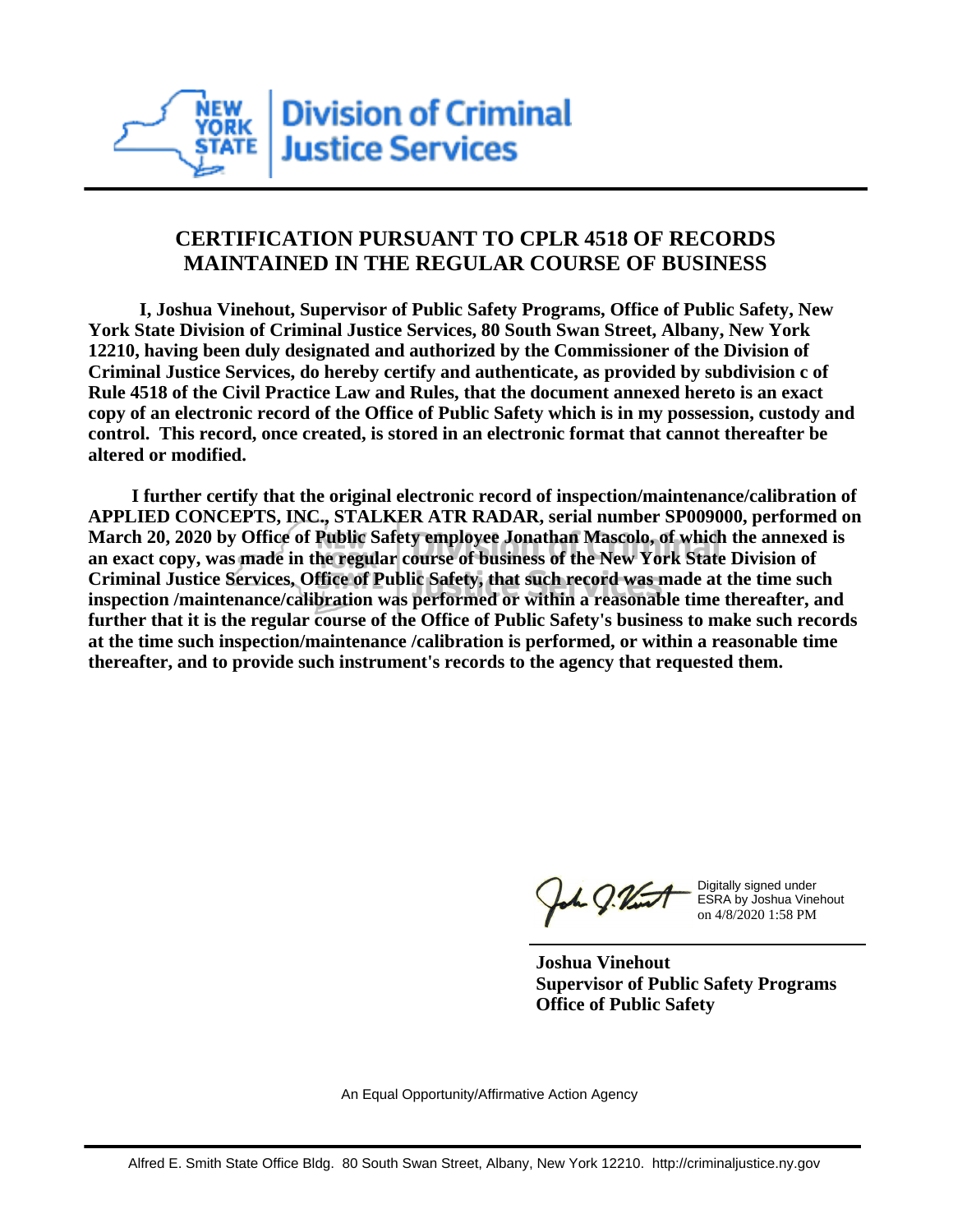## **RADAR RECORD OF INSPECTION / MAINTENANCE / CALIBRATION**

## **Name of Submitting Agency: Stony Point Town Police Department Manufacturer: APPLIED CONCEPTS, INC. Model: STALKER ATR Date: March 20, 2020 Serial Number: SP009000**

 **I hereby certify that APPLIED CONCEPTS, INC. RADAR, model STALKER ATR, serial number SP009000/ / N/A / / N/A, has been calibrated using standards whose accuracies are established by the National Bureau of Standards, or have been derived by the ratio type of self calibration techniques. Calibration has been effected by controlled tests performed on the date indicated above.**

| <b>Test No</b> | <b>Internal Standard</b>                   | <b>Test Result</b> |
|----------------|--------------------------------------------|--------------------|
|                | 40 MPH                                     | <b>40 MPH</b>      |
| <b>Test No</b> | <b>Certification Standard (Stationary)</b> | <b>Test Result</b> |
|                | 40 MPH                                     | 40 MPH             |
|                | 25 MPH<br>YORK                             | <b>25 MPH</b>      |
| <b>Test No</b> | <b>Certification Standard (Moving)</b>     | <b>Test Result</b> |
|                | <b>40 MPH</b>                              | <b>15 MPH</b>      |
|                | <b>25 MPH</b>                              |                    |

**Turning Fork Certification / Date of Certification: March 20, 2020**

| <b>Serial Number</b> | Frequency | <b>Test Result</b> |
|----------------------|-----------|--------------------|
| FB26364              | 4167 HZ   | 40 MPH             |

**The above stated tuning fork has been tested and found to oscillate at 4167 Hertz. It will cause a calibration signal of 40 MPH when used with a Doppler traffic radar operating at 34,700 Mhz.**

| <b>Serial Number</b> | Frequency | <b>Test Result</b> |
|----------------------|-----------|--------------------|
| FA164575             | 2615 HZ   | 25 MPH             |

**The above stated tuning fork has been tested and found to oscillate at 2615 Hertz. It will cause a calibration signal of 25 MPH when used with a Doppler traffic radar operating at 34,700 Mhz.**

 **I further certify that the entries made in these records were made at the time that the inspection /maintenance/calibration of the above identified RADAR was performed, or within a reasonable time thereafter.**

 *page 1 of 2* 

Digitally signed under ESRA by Jonathan Mascolo on 3/20/2020 12:22 PM

**Jonathan Mascolo Highway Safety Equipment Technician Office of Public Safety**

**\_\_\_\_\_\_\_\_\_\_\_\_\_\_\_\_\_\_\_\_\_\_\_\_\_\_\_\_\_\_\_\_\_\_\_\_\_**